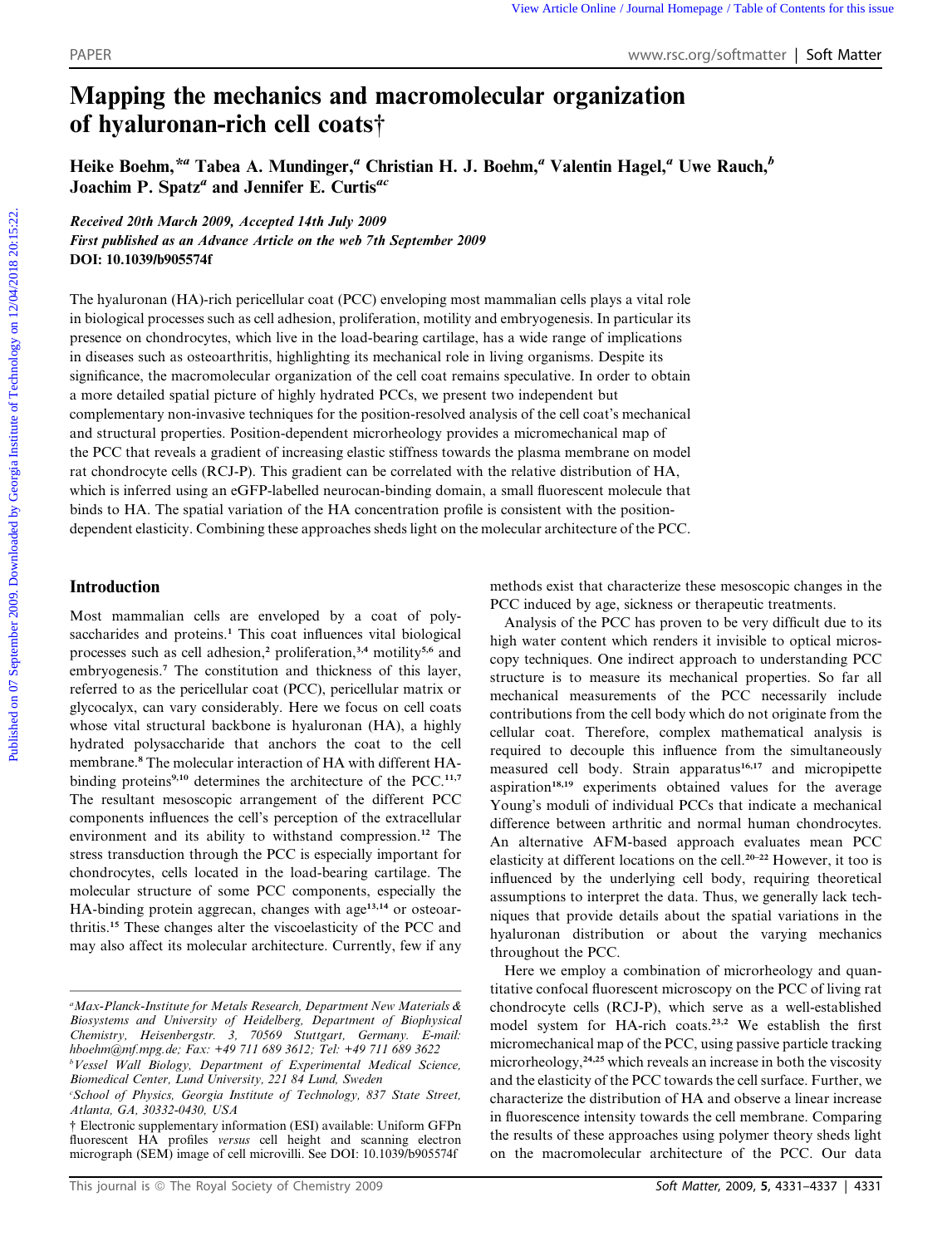indicate that the structure of PCC is far more complex than expected from a pure end-grafted polymer brush.

## **Results**

## Micromechanical mapping of the PCC

Passive particle tracking microrheology is a non-invasive approach to measuring the local mechanical properties of microscopic volumes of material including polymer solutions, the cytoplasm, or even, as we demonstrate here, the pericellular coat. Based on the simple video detection of the thermal motions of added tracer particles, a statistical analysis of the Brownian motion (see Materials and methods) can be used to derive the viscoelastic properties of the surrounding media. Here we conduct a position-dependent analysis of the tracers' thermal fluctuations to extract a micromechanical map of the PCC without perturbing the cell or its coat.

As a first step to establish a working microrheology protocol within the cell coat, we demonstrated that particles freely diffuse into and out of the PCC over longer periods of time, confirming that they are not irreversibly bound to PCC components. This was further validated by control microrheology (MR) experiments in pure HA solutions, which yielded results consistent with literature values.<sup>26</sup>

We then systematically mapped the micromechanical properties of the PCC along the direction perpendicular to the cell surface by spatially resolving the Brownian motion of  $0.45 \mu m$ tracer particles. The position of each tracer particle was determined with respect to the plasma membrane and the edge of the PCC in terms of the particle's relative position,  $p = d/t$ . Here, d is the absolute distance to the cell membrane, as measured from the fluorescent intensity peak of the WGA555-stained membrane and  $t$  is the coat thickness, measured by particle exclusion assays (PEAs). This assay indirectly visualizes the extent of the highly hydrated coat via the exclusion of erythrocytes (red blood cells) from the PCC volume. The thickness of the PCC had typical values ranging from  $3$  to  $8 \mu m$ .

Typically particles move about their mean position to an extent characterized by the average radius of gyration, which is  $0.45$  µm (st. dev.  $0.24$  µm). Examination of their trajectories revealed continuous diffusion without trapping events.<sup>27</sup> Their diffusion in a viscoelastic solution can be characterized by the lag time  $(\tau)$ -dependent mean-square displacement (MSD), which can be related to the diffusion constant  $(D)$  in *n* dimensions by:<sup>24</sup>

$$
MSD(\tau) = 2n \times D \times \tau^{\alpha} \tag{1}
$$

The diffusive exponent,  $\alpha$ , is related to the ratio of elastic and viscous contributions of the solution such that  $\alpha = 1$  in viscous and  $\alpha = 0$  in purely elastic solutions, whereas  $\alpha = 0.5$  at the gel point<sup>28</sup> and  $\alpha$  > 1 for superdiffusion arising in active processes. Furthermore, under appropriate conditions (see Discussion), the  $\text{MSD}$  can be related to the elastic storage modulus,  $G'$ , and the viscous loss modulus,  $G''$ , for comparison with reference to ideal bulk solution values (see eqn (3) and (4)).

The average diffusive exponent  $\alpha = 0.964$  at a distance of  $2 < p < 4$  indicates that tracer particles diffuse freely and the sample behaves like a Newtonian fluid at distances at least two times the PCC thickness. Furthermore, we obtained a viscosity of



Fig. 1 The Brownian motion of fluorescent tracer particles (green) in close proximity to a cell (membrane stained in red with WGA555) was observed 4 um above the glass slide, where we analyzed the position of each particle within the PCC and the corresponding viscoelasticity around it. The viscoelasticity is given by the mean-squared displacement (MSD) characterizing the diffusion of the particles in pure media (orange, dashed), at the edge of the PCC at a relative position of  $p = 1.0{\text -}0.7$ (green, dashed dots), at  $p = 0.7{\text -}0.4$  (cyan, small dashed) and close to the cell at  $p = 0.4$ –0.1 (blue, straight). The stiffness of the PCC increases as the value of the MSD decreases. Additionally the elasticity increases as the double-logarithmic slope decreases.

 $7.25 \times 10^{-4}$  Pa s at these distances, which agrees well with the viscosity of water at  $37^{\circ}$ C.

Inside the cell coat, variation of the viscoelasticity is indicated by slower motion of tracer particles and their corresponding smaller MSDs as they approach the cell surface (Fig. 1). To characterize this decrease, we plotted the MSD value at a specific lag time ( $\tau = 0.01$  s) against the entire range of relative positions and observed a linear decrease (Fig. 1, inset and Fig. 2a). Similarly, the diffusive exponent within the PCC also decreases linearly towards the cell membrane:  $\alpha = 0.492 + 0.443p$  for  $0 \le p \le 1$ , illustrating the increasing elasticity of the PCC up to the gel point of  $\alpha = 0.5$  (Fig. 2b). The standard deviation of  $\alpha$  arising from different cells was 0.097, indicating that cell to cell variances are of minor importance.

Identical experiments were performed and analyzed for hyaluronidase-treated cells. No measurable change in MSD or diffusive exponent was detected, indicating that our results from non-hyaluronidase-treated cells are due to the hyaluronanrich PCC.

## GFPn-labeling of hyaluronan within the PCC

We characterized the HA distribution in the pericellular coat using an eGFP-labelled neurocan-binding domain (GFPn), an eGFP fusion protein developed by Zhang and co-workers that specifically labels HA,<sup>29</sup> similar to the two-component protein probe developed by Tammi and co-workers.<sup>8</sup> In preparation for quantitative measurements of the HA concentration profile in the cell coat, possible structural changes in the PCC induced by GFPn were assessed using particle exclusion assays (PEAs). These studies verified that PCC thickness is not altered by the addition of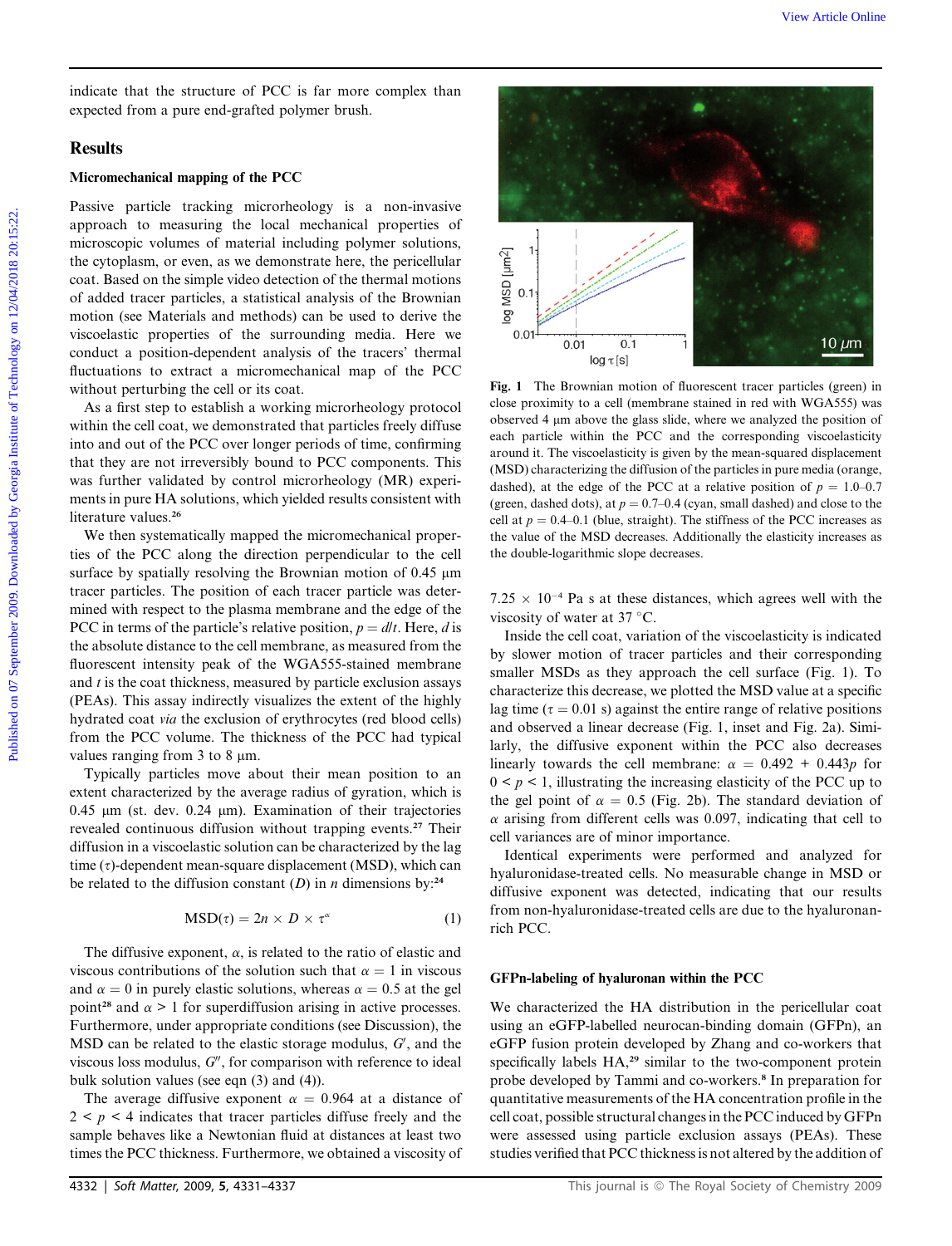

Fig. 2 The mechanical properties of the PCC change gradientally towards the cell membrane. (a) The decreasing MSD value depicts an increasing stiffness throughout the PCC. Each grey spot corresponds to one tracer, where there are about 350 tracers within the PCC on 11 different cells on 11 different samples. The orange line corresponds to the weighted average MSD. The black dashed line depicts a linear fit of the data from  $p = 2$  to  $p = 4$  and the black solid line depicts the linear fit between 0 and 1: MSD = 0.020 + 0.036p. (b) The diffusive exponent  $\alpha$  characterizes the ratio of viscous and elastic contributions to the viscoelasticity of the PCC. As pure media is purely viscous, the elastic component is consistently increased towards the cell membrane. The distribution at the different positions is broadened by the statistical thermal noise. The width of the distribution within the PCC is reduced compared to that in media due to the damped thermal motion of particles within the PCC.

GFPn. Further to prove that GFPn binds exclusively to HA, the cells were treated with hyaluronidase, an enzyme that only digests HA which completely removes the PCC without adversely affecting the cells. No GFPn signal was observed when GFPn was added after such a treatment. The specific binding of GFPn to HA can also be controlled by specifically blocking GFPn with short HA (of a unit length of 8 disaccharides). GFPn blocked with short HA does not lead to a fluorescent staining of the PCC.

Analysis of fluorescent images acquired with spinning disk confocal microscopy revealed the presence of PCC on all membrane areas not in contact with the glass surface, including the apical region of living RCJ-P cells. Position-dependent intensity profiles of GFPn-labelled HA were measured along the coordinate perpendicular to the plasma membrane (Fig. 3a) and summed over  $1 \mu m$  generating highly reproducible intensity profiles such as the typical curve shown in Fig. 3b. We find that the HA intensity profile peaks in an area co-localized with the membrane (orange, Fig. 3a) and decreases in the direction towards the rim of the PCC. The initial sharp increase in intensity (orange, Fig. 3b) over  $1.8 \pm 0.5$  µm overlaps with the membrane staining, with a maximum corresponding to the membrane edge. This unintuitive variation of GFPn at the cell surface is a side effect of the small microvilli which we have visualized in SEM images taken after critical point drying (ESI†). This explains the roughness of the membrane edge which co-localizes with GFPnlabelled HA and which can be related to the thickness of the microvilli layer (1.8  $\pm$  0.5 µm). Outside of this critical area, the GFPn intensity decreases with the same functional form, independent of membrane curvature and at different cell heights from the substrate (see ESI†).

In order to examine the dependence of the HA concentration profiles to the total coat thickness,  $t$ , we compared the spatial variations of GFPn intensity profiles at  $4 \mu m$  above the glass surface from multiple cells. We performed a linear fit to several intensity profiles,  $I(d) = md + I(0)$ , where m is the slope, I is the intensity and  $d$  is the distance to the membrane in microns. We also tried to fit an exponential decay to the data, which failed due to the high noise ratio at low fluorescence intensity away from the cell membrane. These fits led to the interesting observation that the gradient, m, correlates with the inverse of the PCC thickness:

 $m = s \times t^{-1}$  (Fig. 3c). This implies that the distribution of HA through the PCC scales with the thickness of the cell coat. Thus, we find that normalizing the position,  $d$ , in the intensity profiles



Fig. 3 The fluorescent intensity of GFPn-stained hyaluronan (green) decreases towards the edge of the pericellular coat (PCC), which is delineated by the DiI stained erythrocytes (red) in the particle exclusion assay (PEA). The plasma membrane was labelled with WGA555 (red). (a) Image taken on a spinning disk confocal microscope of a living cell. The membrane is defined as zero and the edge of the PCC determined by the PEA is set to  $p = 1$ . (b) GFPn intensity profile along the white line in (a) at 4 µm above the glass surface with linear fit  $I_{fit} = md + I(0)$  (black) of green data points above the noise level (grey dashed). (c) Average over 75 cells with standard deviations depicted as error bars: the linear decrease in fluorescent intensity (characterized by its slope  $m$ ) is inversely related to the PEA-determined thickness *t* of the PCC. Blue fit:  $m = s \times t^{-1}$  where *s* corresponds to the average maximum GFPn intensity.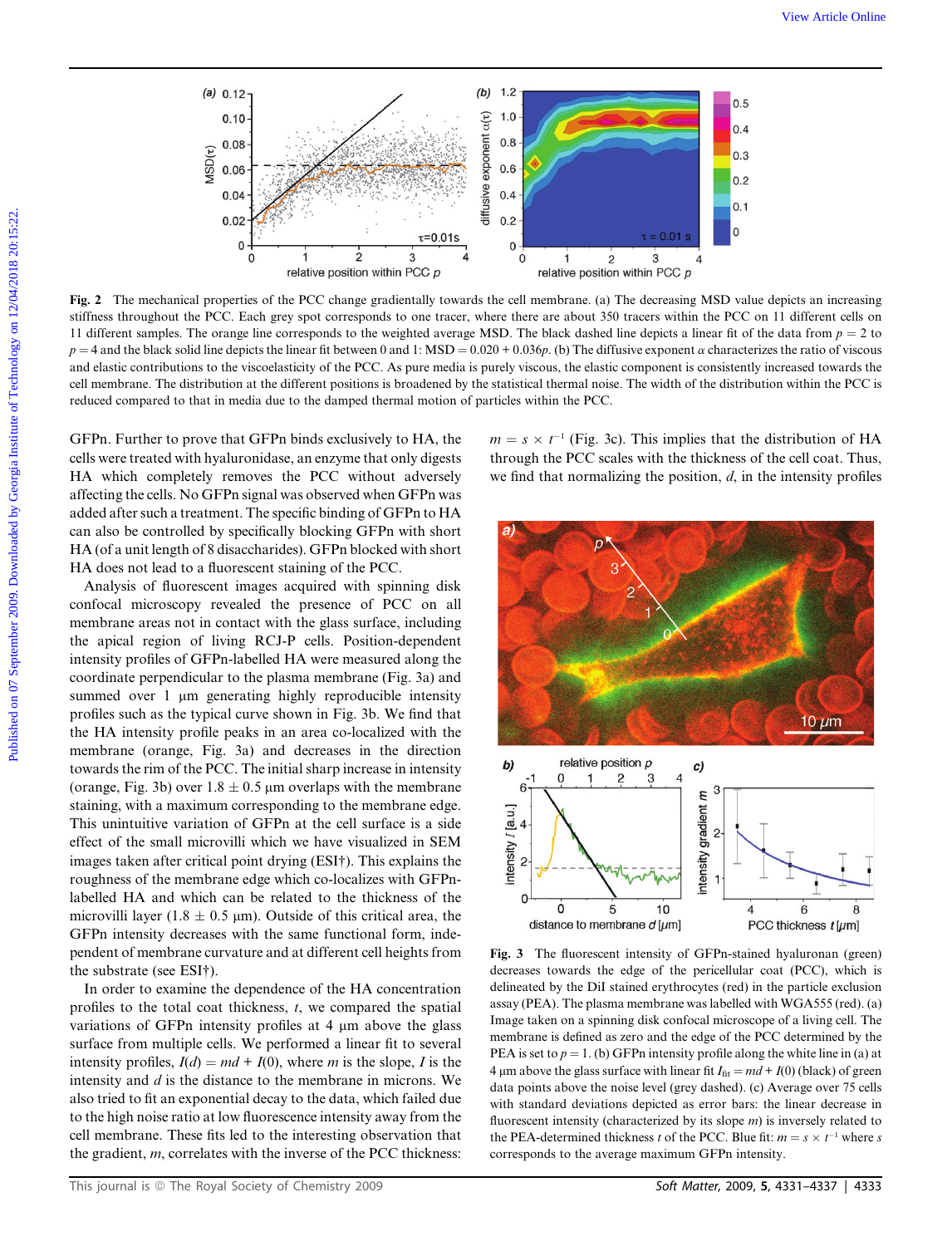by the PCC thickness,  $t$ , by introducing the relative coordinate  $p = d/t$ , leads to similar intensity profiles.

In the following section, we examine whether this rescaling also applies to our spatially resolved mechanical measurements of the PCC and then use it to relate the concentration profile to the mechanics using polymer theory.

## **Discussion**

We characterized the HA distribution of the PCC with neurocan-GFP in spinning disk confocal microscopy and employed microrheology in a position-sensitive manner to obtain a micromechanical map of the PCC. Both techniques can be applied unobtrusively within the PCC of living cells. Thus, these tools are extremely well suited for the study of the macromolecular architecture of extended polymer layers and for comparing differences in PCCs without uncertainty arising from simultaneous measurement of the adjacent cell body.

#### Microrheology within the PCC

Passive particle tracking microrheology is an ideal technique for studying the properties of soft materials. For its successful application, several criteria must be fulfilled. First, the thermal motion of the particles has to be visualized. This depends on the softness of the material—which should not constrict the particles too much—and on the equipment used. The vigorous motion of particles in solutions such as water or the PCC requires a high speed camera to obtain enough statistics before they move out of the field of focus. Secondly, the tracers have to be homogeneously distributed within the sample without altering it. Therefore, we allowed particles to diffuse into the PCC, thus neither the cell nor the PCC is perturbed. Since particles diffuse all the way to the cell on non-repetitive tracks, no large scale structures seem to be present on the time scale of observation. This also indicates that the hyaluronan is not strongly crosslinked to form a net with a mesh size lower than the particle diameter of 450 nm. In order to relate the MSD from single particle tracking microrheology to bulk rheological properties,  $i.e.$  the loss and storage moduli, the tracer particle diameter must be sufficiently larger than the correlation length of the polymer solution.<sup>24</sup> If the polymers are not crosslinked, this length depends on the concentration and the length of the polymers, and it is also referred to as mesh size. For an unknown system such as the cell coat, the mesh size is not predictable a priori. Thus measurements using several particle sizes are ideal in order to confirm that this criterion is satisfied. Measurements of the cell coat are further complicated by the fact that the mesh size presumably changes with distance to the cell surface. For this preliminary study, we have used 450 nm particles. We therefore neglect to provide quantitative estimates of  $G'$  and  $G''$ , which even with verification of the relative size, the limited statistics and typical conversion errors  $(\sim 15\%)^{30}$  would allow only an estimate of the values. Thus, instead of calculating the bulk viscoelasticity, we focus on a comparative analysis of the averaged MSD value and the diffusive exponent over all particles with the same relative position at a given lag time. In addition to mapping of different spatial regions, it could also be employed to compare the PCCs of different cell populations. For the PCC states of the state of the results of the continue of the continue of the continue of the continue of the continue of the continue of the continue of the continue of the continue of the continue of the continu

Microrheology experiments are intrinsically sensitive to any kind of distortion affecting the motion of particles. The sample was therefore equilibrated for 15 min before the start of the experiment and particles far away from the cell always served as controls to check for flow within the sample. Motions of the cell attached to the measured PCC had a negligible influence, as demonstrated by constant viscoelastic profiles on living, hyaluronidase-treated cells, which showed no changes in the diffusive exponent or in the MSD value. Since no motor proteins have been reported inside the PCC, active processes such as those present inside the cells do not have to be considered here.

#### Comparison of concentration and viscoelasticity profiles

Our first glimpse inside the hydrous pericellular coat with the two independent techniques revealed unexpected spatial profiles of both the hyaluronan distribution and the micromechanical properties. The profiles obtained with these two techniques can be qualitatively compared using polymer theory to relate the local polymer concentration to the MSD. Several publications have validated the relation between the modulus G and concentration for HA and HA–aggrecan solutions given by the modified Rouse model:  $G = cRT/M$ .<sup>31,32</sup> We also know that the modulus is inversely related to the mean-squared displacement, where  $G \approx 1/\text{MSD}^{30}$  Thus, we expect that the HA concentration and the MSD spatial profiles can be related by an inverse relationship:  $c \approx 1/MSD$  where both depend on the relative position, p.

For comparison, the data are plotted in Fig. 4, with the caveat that we have not experimentally verified that the particle size is larger than the local mesh size, justifying the use of G. Remarkably, the micromechanical map corresponds well to the measured hyaluronan distribution, except for the MSD values very close to the cell membrane. The disagreement near the cell surface may arise from the breakdown of the polymer theory relating the concentration and the MSD near surfaces with grafted polymers.

In this paper, we consistently identify the edge of the PCC using results from our particle exclusion assays. However, the GFPn intensity appears to indicate a smaller PCC (Fig. 4). This can be readily explained by the presence of bleached GFPn also



Fig. 4 The averaged fluorescent intensity is correlated to the HA concentration which should be inversely related to the averaged MSD. The green (thick, dashed) line depicts the relative parabolic concentration profile predicted by Milner et al. for an end-grafted polymer brush.<sup>35</sup> The light blue line depicts the  $z^{-4/3}$  curve for the self-similar carpet model predicted by de Gennes<sup>37</sup> for adsorbed polymers.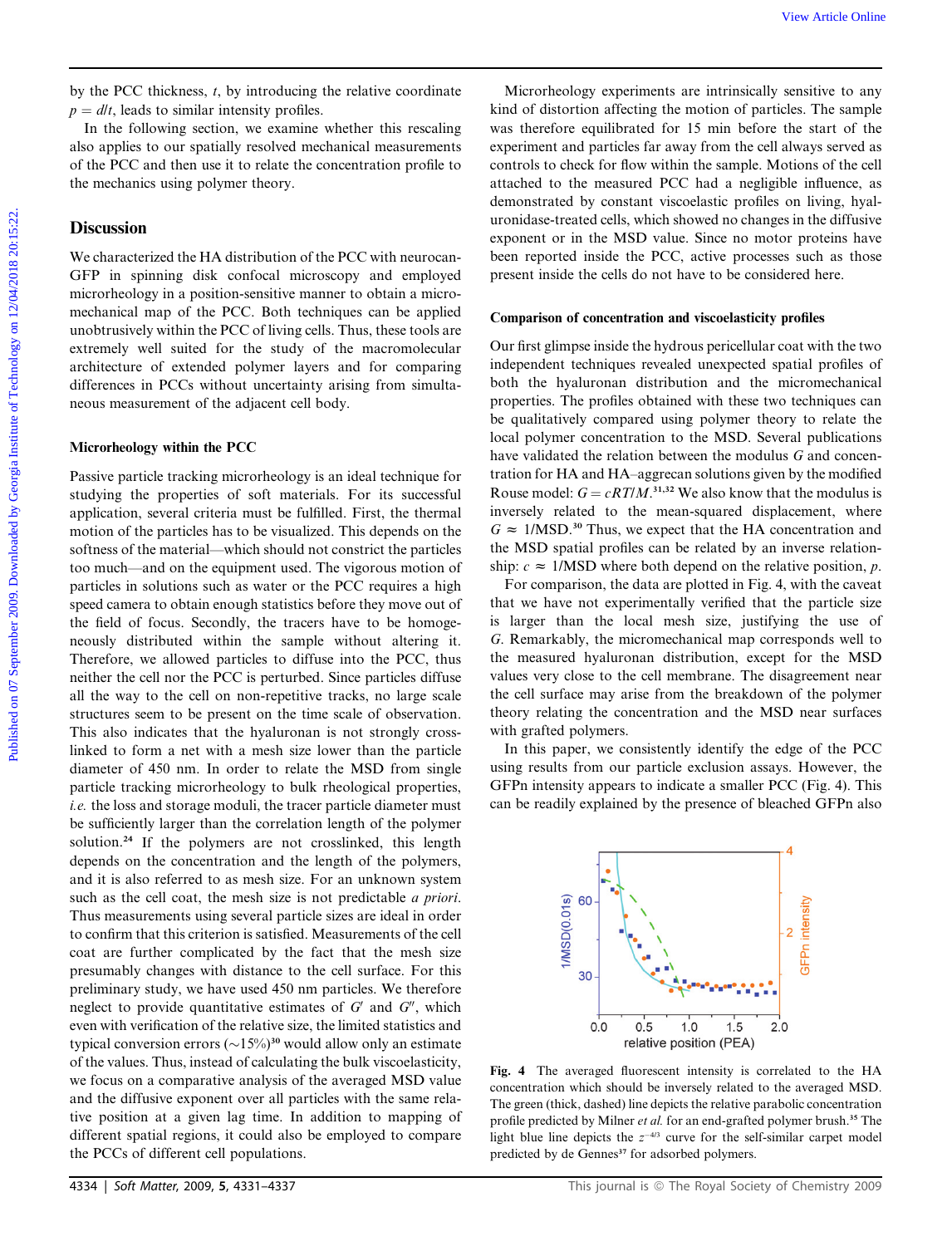binding to HA and the resolution limit making it impossible to distinguish the small amounts of GFPn on the PCC fringe against the noise level. The GFPn staining therefore does not yield information about the outer edge of the PCC. Microrheology measurements, on the other hand, are very sensitive to slight variations in viscoelasticity. They seem to indicate a somewhat larger PCC than the PEA. The PEA defines the edge of the PCC by the ability of erythrocytes to approach the cell. They are stopped at a distance where the PCC forms an impenetrable barrier to them. Due to the gradient nature of this barrier the erythrocytes might be able to penetrate the outer fringes of the PCC, where the edge so-defined will be reproducible, but somewhat smaller than that measurable by the more sensitive passive microrheology technique.

## Hyaluronan profiles in the PCC

Labeling cells with GFPn successfully stained the hyaluronan within the PCC. This treatment did not harm the living cells and did not seem to alter the PCC since no change in thickness was observed as measured by PEA. However, any interactions of the cell with HA might be influenced by the GFPn attachment, possibly leading to a modified uptake of hyaluronan or a modified cell response. To exclude or at least minimize such long-term effects, we performed all fluorescence experiments immediately after GFPn addition.

GFPn staining outside of cells is subject to a high photobleaching rate, readily observed in standard fluorescent and confocal laser scanning microscope. This effect is considerably reduced in spinning disk microscopy which yields reproducible intensity profiles within one sample at the same settings. In addition to photobleaching, we expect that parts of HA might be blocked by other hyaluronan-binding proteins. The GFPn intensity can therefore not be correlated to an absolute HA concentration. Thus relative maps of the hyaluronan distribution within the PCC are obtainable with spinning disk microscopy.

The qualitative agreement of the HA's concentration profile with its mechanical profile relies upon the assumption that the GFPn intensity is directly proportional to the local HA concentration. This implicitly assumes that the probability of GFPn binding to an HA molecule does not depend on its location in the coat matrix, which suggests that any coat proteins are uniformly distributed along the HA chains. We note that this same assumption also led to the useful observation that rescaling our data with respect to the relative position in the cell coat,  $p$ , allowed us to compare data from different cells with different PCC thicknesses in one comprehensive plot. The rescaling of the data led to the clear linear increase in the MSD and the diffusive exponent,  $\alpha$ , with respect to relative position away from the cell (Fig. 2). Our self-consistent results imply that our assumption that the hyaluronan-binding proteins are uniformly distributed along the HA chains is reasonable. However, thorough investigation of this delicate issue is beyond the scope of this work and should be addressed in a future, more biologically oriented work. Here we emphasize that the general correlation of the two distinct experimental profiles is an interesting observation and presents a unique approach to relate structure and mechanics of extended polymer films using quantitative fluorescence combined with particle tracking microrheology techniques.

#### Macromolecular organization of the PCC

A key question regarding hyaluronan-rich pericellular coats concerns the origin of their extended matrices. Although hyaluronan can have extremely long contour lengths of several micrometres, even the largest molecule has a radius of gyration in the sub-micron range. Therefore ''some kind of brush formation of the hyaluronan chains''<sup>1</sup> is predicted for a PCC thickness of several micrometres. This implies a scenario where grafted HA polymers are stretched out to considerably more than their native radius of gyration.

In general, density profiles of grafted polymers can be related to their organization and structure at the surface. Our profile of the HA concentration within the PCC and its validation by its agreement with our mechanical measurements provide a first opportunity to consider directly whether the polymer brush hypothesis can be applied to RCJ-P cells. The density profile,  $\varphi$ , of end-grafted polymer brushes in the Alexander–de Gennes model is constant and scales with their height, as  $\varphi \approx H^{2,33,34}$ where  $H$  is the thickness of the layer corresponding to the parameter  $t$  in our systems. Milner  $et$   $al$ .<sup>35</sup> introduced corrections to this model that have been verified experimentally, showing that the density profile scales parabolically with distance to the cell surface such that  $\varphi(z) \approx H^2 - z^2$ , where z is the distance to the grafting surface, corresponding to the relative position, p. Comparing this parabolic profile (Fig. 4) with the measured concentration profile, we find no agreement with our measured concentration profiles. Very Article contribute that making it impossible to **Macouselectar organizations of the PCC** interaction as a material of the DCC interaction by A Lay quantitations about the organization of the PCC by the collection of

In contrast to these theories, the biological organization of hyaluronan molecules within the PCC is far more complex. HA is most likely not monodisperse since hyaluronan synthases produce hyaluronan with a certain length range.<sup>36</sup> They are not just attached by their ends, since surface receptors such as CD44 can bind HA anywhere along the chain. Thus the organization of HA is more similar to de Gennes' self-similar carpet model of adsorbed polymers to surface.<sup>37</sup> The amount of HA receptors would thus influence the preference of HA towards the surface. The predicted concentration profile for adsorbed polymers in this model, which scales as  $\varphi \approx z^{-4/3}$ , corresponds qualitatively well with our observed profile scaling (Fig. 4). Additionally the attachment of hylauronan-binding proteins changes the local polymer properties and hyaluronan-binding proteins might change HA's size and shape, as their attachment could lead to a further stretching of the chains.<sup>38</sup> It is thus remarkable that such a dynamic system shows reproducible profiles within our observation time window.

## Materials and methods

## Reagents

All reagents were purchased from Gibco unless stated otherwise. Hyaluronidase (from Streptomyces hyalurolyticus) was purchased from Seigagaku and Alexa Fluor 555 labelled wheat germ agglutinin (WGA555) and carbocyanine dye DiI from Invitrogen.

## Cell culture

Rat chondrocyte cells RCJ-P (from foetal calvaria, batch 15.01.98; Prochon Biotech, Rehovot, Israel) were cultured in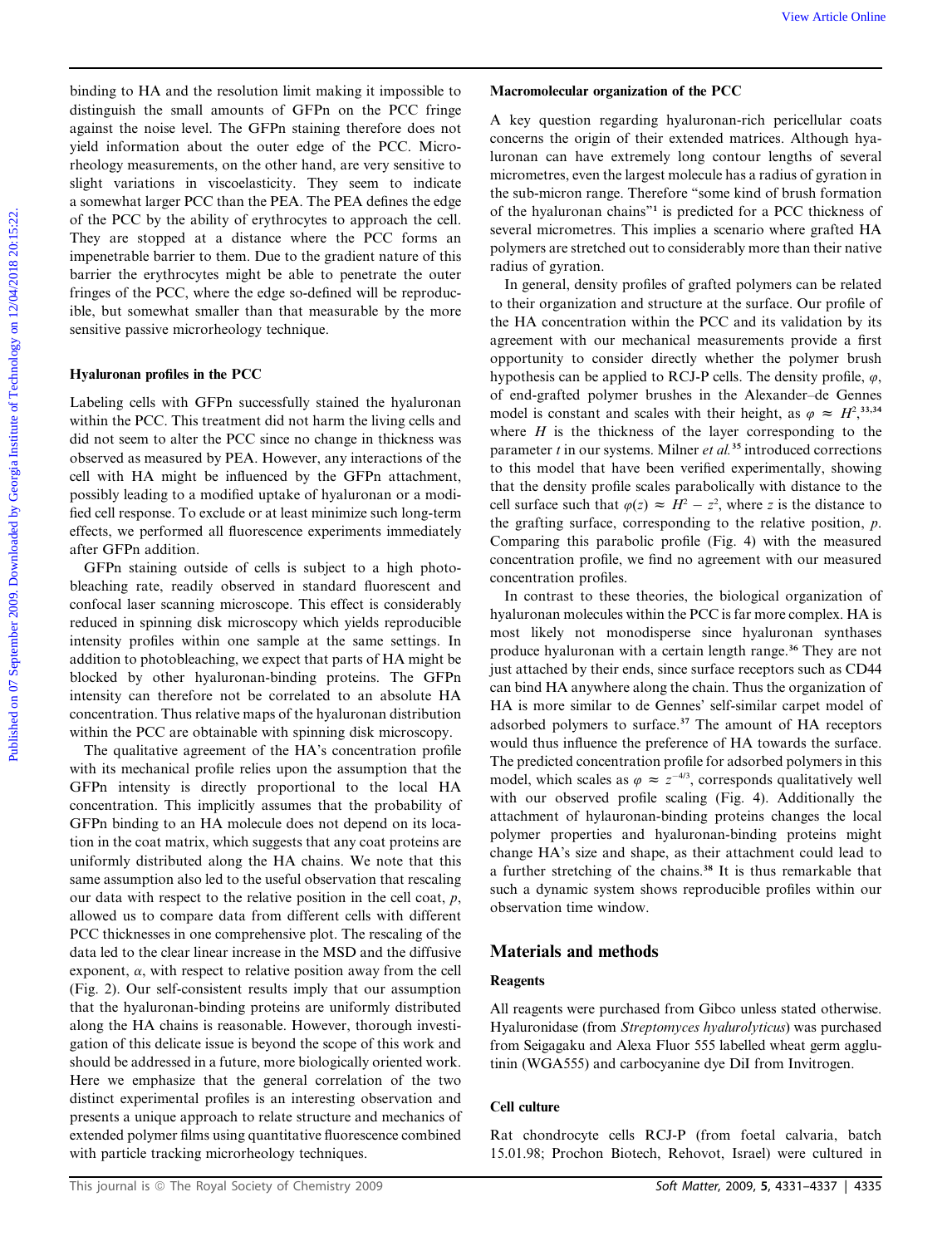MEM  $\alpha$  medium supplemented with 15% FBS and 2% L-glutamine at 37 °C in 5% CO<sub>2</sub>. 6 h before each experiment, cells were trypsinised and plated on glass cover slides fixed to home-built Teflon holders with vacuum grease.

### Hyaluronidase treatment

Adhered cells were incubated for 15 min in a 1 : 20 mixture of hyaluronidase solution in culture medium, rinsed twice and supplemented with fresh media.

#### Particle exclusion assay (PEA)

Fresh pig blood (slaughterhouse "Fleischversorgungs-zentrum", Mannheim) was immediately supplemented with EDTA to a final concentration of 1.5 mg ml<sup>-1</sup> and kept at 4 °C. Erythrocytes were extracted and used following standard procedures.<sup>39</sup>

### GFPn purification

Transfected HEK cells were cultivated according to Zhang and co-workers.<sup>29</sup> The growth medium was partly replaced every two days. The supernatant was centrifuged, supplemented with protease inhibitor cocktail (Roche) and incubated with Ni-NTA agarose beads (Qiagen) in a rotary wheel at 4 °C overnight and transferred to a polypropylene column (Qiagen). Unspecifically bound protein was removed with washing buffer containing 20 mM imidazole. The fusion protein was subsequently eluted with buffer containing 250 mM imidazole.

## Blocking GFPn with short HA

The specific binding of GFPn to HA can be controlled by specifically blocking GFPn with short HA (of a unit length of 8 disaccharides). GFPn was incubated in an excess of short HA (Hyalose) for 30 min.

#### Spinning disk microscopy

The confocal spinning disk experiments were performed on an AxioVert200 M (Zeiss) equipped with a Perkin-Elmer Ultraview ER System with an Ar/Kr-laser at 488 nm and 568 nm wavelengths and a water immersion objective (Zeiss, C-Apochromat,  $40\times$ , NA = 1.1). The cell membrane and the erythrocytes were labelled using WGA555 and DiI, and the hyaluronan was labelled using the GFPn fusion protein. Images were taken  $4 \mu m$ above the surface with an ORCA-ER CCD camera (Hamamatsu) at an exposure times of 200 ms (568 nm) and 2500 ms (488 nm). Fluorescent profiles of the PCC were chosen perpendicular to the cell surface summed over a width of 10 pixels to reduce noise, where the fluorescent image of the membrane was used to determine the location of the cell surface, which was set to zero in the PCC profile.

#### Microrheology (MR)

The Brownian motion of carboxylated, YG polystyrene latex spheres with a diameter of  $0.45 \mu m$  (Polysciences, Inc.) was observed on an AxioVert200 M microscope through a glycerine immersion objective (Zeiss, Plan-Neofluar,  $63 \times$ , NA = 1.3) equipped with a heatable stage set to 37  $^{\circ}$ C. The particles were

In a typical experiment, the motion of the tracer particles was recorded with the Phantom 7.2 camera (Vision Research) at a frame rate of 500 fps over 8000 frames. Afterwards, erythrocytes were added and the PEA was observed with an ORCA-ER CCD camera. The acquired images were analyzed with the software package IDL (Research Systems Inc.) based on the algorithms developed by Crocker and Grier.<sup>40</sup> Tracer particles that were either agglomerated, visible for less than 650 frames, phagocytosed, close to a part of the cell surface with high curvature or above a filopodia were excluded from analysis. Vew Article computers of the 1980 FBS and 2% t-gluta-<br>
visualized in fractescent node with an GFP filter (Zeis, no. 38).<br>
try Cen September 2009. As histographs and a propose the same applicated and probabilities of the m

The Brownian motion of individual tracers is characterized by their mean-square displacement (MSD), defined as:

$$
\text{MSD} = \langle \Delta \vec{r}(\tau) \rangle = \langle |\vec{r}(t + \tau) - \vec{r}(t)|^2 \rangle \tag{2}
$$

where  $\vec{r}$  is the *n*-dimensional (here  $n = 2$ ) particle position,  $\tau$  is the lag time and the brackets indicate an average over all times t.

The MSD value at a certain lag time and its diffusion exponent,  $\alpha$ , corresponding to the double-logarithmic slope of the MSD, can be measured and used to calculate the storage modulus  $(G')$  and the loss modulus  $(G'')$  of the embedding solution:30,41,42

$$
G'(\omega) = G(\omega) \cos[\pi \alpha(\omega)/2]
$$
  
\n
$$
G''(\omega) = G(\omega) \sin[\pi \alpha(\omega)/2]
$$
\n(3)

where 
$$
G(\omega) = \frac{k_B T}{\pi r \langle \text{MSD}(1/\omega) \rangle \Gamma \left[ 1 + \alpha(\omega) \right]}
$$
 (4)

where  $\omega = 1/\tau$  and  $\Gamma$  is the gamma function. We calculated the two-dimensional MSD of each single track and subsequently multiplied its value by 3/2 to obtain the three-dimensional MSD.<sup>42</sup> In order to obtain the diffusive exponent,  $\alpha$ , corresponding to the double-logarithmic slope at  $\tau = 0.01$  s, we fitted the data between 0.006 s and 0.014 s. The chosen  $\tau$  value is short enough to ensure good statistics as  $\tau \ll t_{\text{max}}$ . The position of each particle was estimated to be as the ''centre of mass'' of its trajectory during the recording time. The relative position of each particle with respect to the cell membrane (by definition, set to zero) and the edge of the PCC (set to one) were determined on the PEA image. The weighted diffusive exponent  $\alpha_w$  takes the number of frames, *n*, for each track, *i*, at a given window of relative position,  $p(\Delta = 0, 1)$ , into account:

$$
\alpha_{\mathbf{w}}(\omega, p) = \frac{\sum_{i} n_i \alpha(w, p)_i}{\sum_{i} n_i} \tag{5}
$$

## **Conclusions**

In conclusion, we present two independent techniques for characterizing the pericellular coat on living cells. HA distribution profiles were obtained with GFPn in spinning disk microscopy. The micromechanical structure was measured unobtrusively with